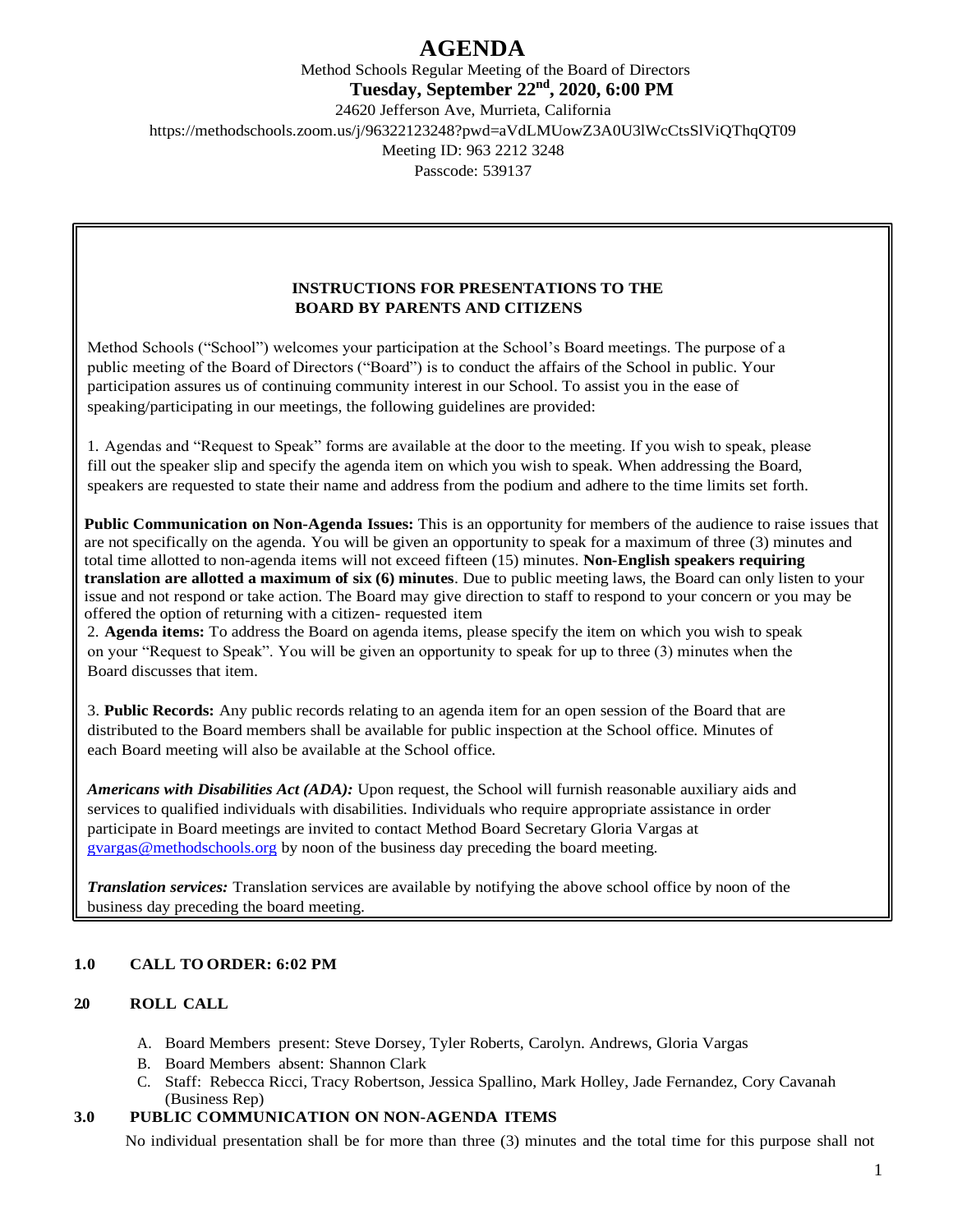Method Schools Regular Meeting of the Board of Directors

**Tuesday, September 22nd, 2020, 6:00 PM**

24620 Jefferson Ave, Murrieta, California

https://methodschools.zoom.us/j/96322123248?pwd=aVdLMUowZ3A0U3lWcCtsSlViQThqQT09

Meeting ID: 963 2212 3248

Passcode: 539137

exceed fifteen (15) minutes. Ordinarily, Board members will not respond to presentations and no action can be taken. However, the Board may give direction to staff following a presentation.

## - **No Comment**

## **4.0 REPORTS**

## **4.1 Marketing Update –**

- Mark: Enrollment is up in LA 144.1% and San Diego 206%. We didn't push for a summer school this year. Peak enrollment was 6681 on 7/6/2020. We had 375 students last year and now we are at 1009 students.
- New Smartfox website (gosmartfox.com). We have had a lot of people interested. We have added a new feature to Smartfox called Smartfox TV. Smartfox TV is available in the student and staff portal. It provides a sense of community for our students 4 days a week with news updates, weather, and history.
- We would like help from the Board and Staff with our social media by interacting with our social media.
- Our online chat support has grown from 2017-2020 as we have now served 56,640 online chats.
	- Question from Carolyn? Is Smartfox listed as itself?
	- Mark Yes, it is one word on YouTube and Social Media.

## **4.2 Staffing Update**

- Jessica: We have revised our organizational OKR's (Objective & Key Results) and 7 Department OKR's. Our Mission: Aggressively Advanced K-12 Education. Our OKR's are to Ensure Academic Growth, Increase Student Retention, Enhance Synchronization, and Grow "Right Fit" Students and Users.
- OKR #1 Ensure Academic Growth: We are currently using iReady to measure growth with Math and Reading.
- OKR #2 Increase Student Retention: We refined the SSM (Student Success Manager) role as an additional support to teachers. We have also refined our onboarding process by creating systems in place.
- OKR #3 Enhance Synchronization: We have always struggled with communication as we have quickly grown. In order to help with communication, we have added quarterly briefings, refined OKR's per department, weekly staff trainings, and Leadership PD (Professional Development).
- OKR #4: Grow "Right Fit" Students and Users: we would cap enrollment at 1300 (Method SD: 600 and Method LA: 700). Acquire 5 Smartfox Users, Short Term "Summer" Cap for entire year and functions. Looking for ways to stand out through customer service, support, and academic growth.
	- Question from Steve: Do we need to hire more teachers?
	- Jessica: Answer: Yes
	- Tyler Comment: OKR #2 and #4 Overlap with each other, but let's keep them separate.
	- Question from Gloria: Is a specific person in charge or how are you managing accountability for OKRs?
	- Answer Jessica: Yes, this helps with goals and Mark and I will be held accountable for organizational goals within each department. Each department has their own OKR's and how we are performing within them. Some goals should be stretched, and other goals are easier to achieve based on beginning of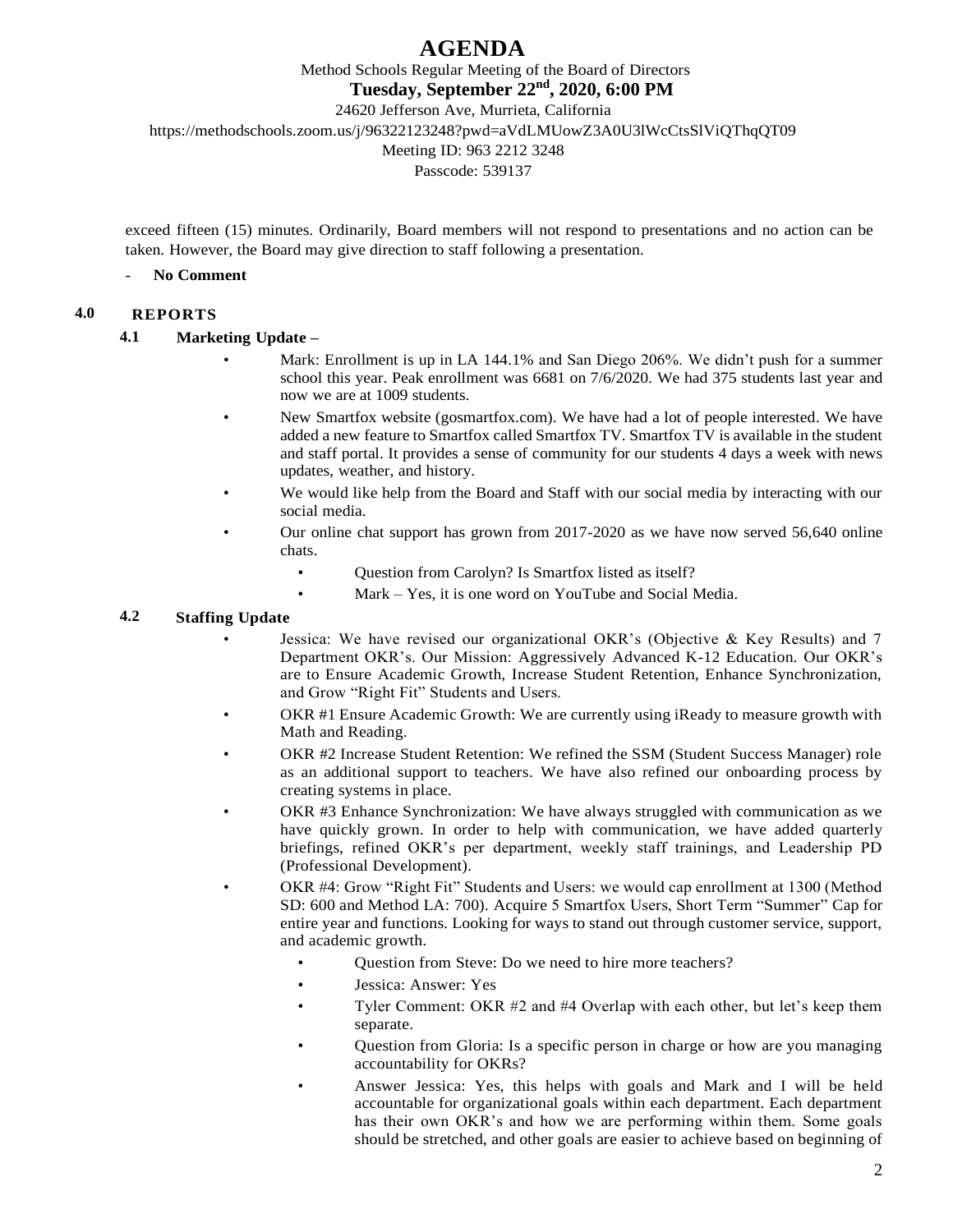Method Schools Regular Meeting of the Board of Directors

**Tuesday, September 22nd, 2020, 6:00 PM**

24620 Jefferson Ave, Murrieta, California

https://methodschools.zoom.us/j/96322123248?pwd=aVdLMUowZ3A0U3lWcCtsSlViQThqQT09

## Meeting ID: 963 2212 3248

Passcode: 539137

- the year data.
- Gloria comment:  $1<sup>st</sup>$  year is contingent on onboarding process. Data has shown if they have been talked to 3 times, they are most likely to be retained.
- Jessica comment: We had 74% student retention from last year.
- Jessica Staffing we have doubled our teachers; we now have 40 teachers and one more to hire. Hiring staff is a constant job, we have created a hiring committee to process our interviews. We have 6 SSM's, and we elevated Jana our Curriculum Director to our General Manager to develop systems. We now have a Data Analyst role.

## **4.3 Product Update:**

- Jessica: we are refining across the board with iReady and OKR's. We can discuss more in December with our Data.
- Carolyn and Tracy have gone to board trainings. We would like to use a Smartfox Forum to help refine board meetings.

## **4.4 Financial Report:**

- Cory: We will discuss unaudited actuals later on. The Budget called for a 10% cut, but at the  $11<sup>th</sup>$  hour they took that away. On June  $29<sup>th</sup>$ , the budget was revised to gain the 10% back. Our downside is the projected referrals will be a reality, and the governor replaced a cap for ADA by capping at last year's ADA. The positive is we have plenty to scale, we will cap enrollment, flat revenue for this year, and plenty of reserve to take on growth. Method is in a good position to add and grow in 2020-2021 and 2021-2022.
- Jessica: Our authorizer has kids that go to our school because we were one of the few schools that kept enrollment open and they have had such a good experience with us.
- Mark: I would like to address growth is 169% that we have seen. We knew we weren't going to have the old summer school. We have picked up some one-time revenue that helped us last year. We have made the wise decision to cap at 1300 students.

#### **4.5 Head of Schools Update:**

Jade: We have grown from a small to big school overnight. We have 40 teachers; we are doubling across the board from students to staff. We prepared to scale for the big jump. We have been developing trainings for new hires housed in Smartfox to refer back to it for staff.

#### **4.6 Organizational Updates:**

- $Tracy no$  updates
- Jessica may change the board meeting agenda in December on protocols.

#### **5.0 ANNOUNCE CLOSED SESSION ITEMS**

- No closed sessions at this time. We will discuss on December 8<sup>th</sup> Board Meeting

**6.0 PUBLIC COMMENT ON CLOSED SESSION ITEMS** General public comments on any closed session item that will be heard. The Board will limit comments to no more than 3 minutes.

## **7.0 ADJOURN CLOSED SESSION**

## **8.0 OPEN SESSION**

## **9.0 DISCLOSURE OF CLOSED SESSION ACTIONS**

## **10.0 ACTION ITEMS**

**10.1 LCP-** The Board will be asked to approve the 2020-21 Method Schools (Charter #1617) and Method Schools, LA (Charter #1698) LCPs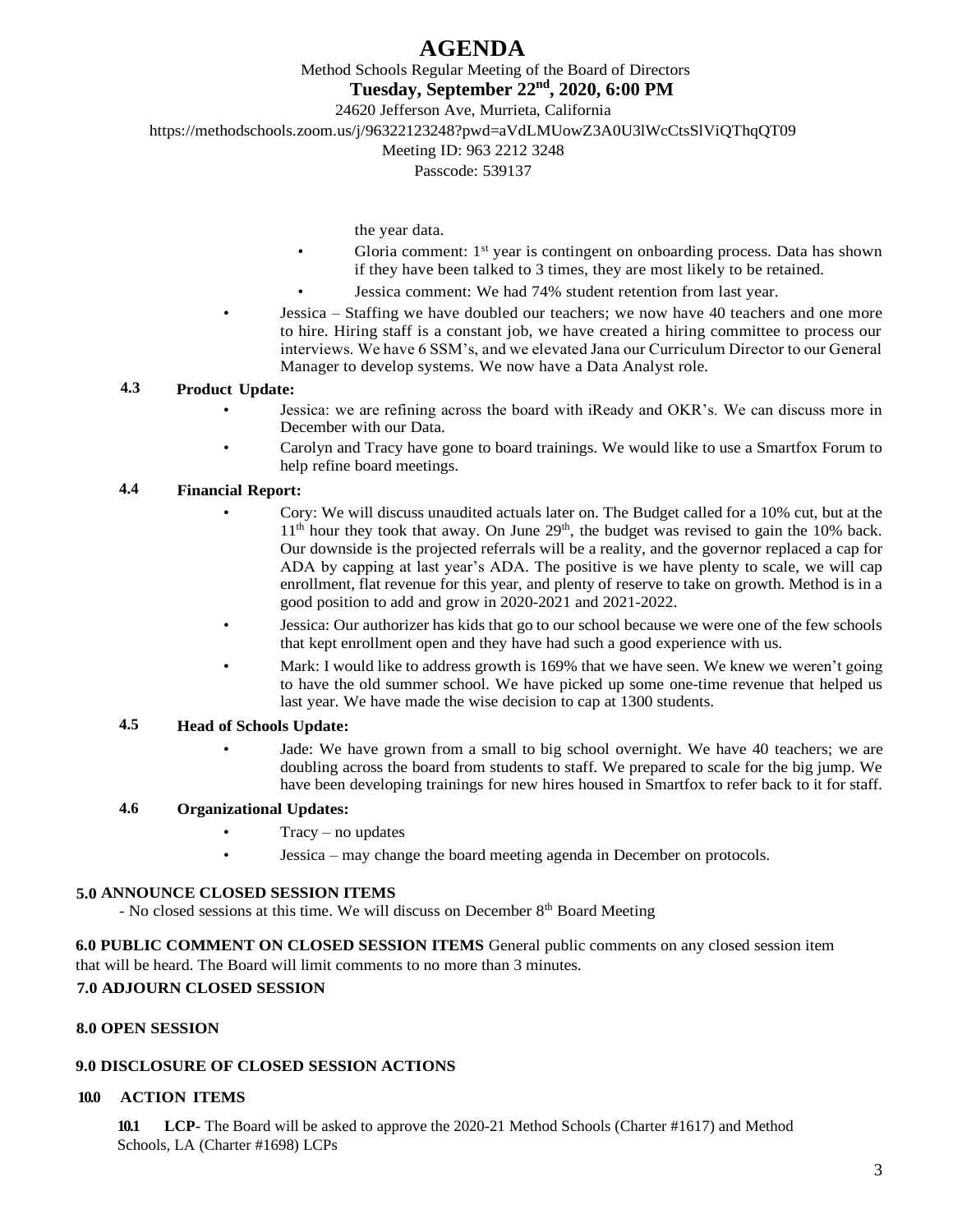Method Schools Regular Meeting of the Board of Directors **Tuesday, September 22nd, 2020, 6:00 PM** 24620 Jefferson Ave, Murrieta, California https://methodschools.zoom.us/j/96322123248?pwd=aVdLMUowZ3A0U3lWcCtsSlViQThqQT09 Meeting ID: 963 2212 3248 Passcode: 539137

- Jade: LCP (Learning Continuity Plan) replaced the LCAP. Very minimal changes to our organization during COVID-19 as we are a virtual school and ahead of the game. In person meetings and field trips were moved to virtual meetings and events. We created more virtual events to increase socialization for students. SPED moved virtually and our Parent workshops increased. Staff check ins moved from monthly to weekly. Staff support resources and students increased. We published surveys for staff and students and received positive feedback. 74% felt we were responsive and supported.
- Motion: Gloria Vargas
- Second: Carolyn Andrews
- Ayes: Steve, Tyler, Gloria, and Carolyn
- Noes: 0
- **10.2 Family Leave Policy** The Board will be asked to approve the new family leave policy.

## • **Per the Brown Act this is a 1st Read and moves to December 8th meeting for approval**.

- **10.3 Conflict of Interest Code-** The Board will be asked to approve revised Conflict of Interest Code.
- Motion: Carolyn Andrews
- Second: Gloria Vargas
- Ayes: Steve, Tyler, Gloria, and Carolyn
- Noes: 0

**10.4 2019-20 Unaudited Actuals Reports** The Board will be asked to approve the 2019-20 unaudited actuals reports for Method Schools (Charter #1617) and Method Schools, LA (Charter #1698)

- Cory: 2019 -2020 Method SD: 588 and LA 1290, this is the largest for Method Schools. Revenue is almost at 20 million. Due to COVID ADA cutoff was February 2020. We increased our students by 237 students. This year we are capped, Method is going to grow, especially since we do not have CALPERS and CALSTERS, this is how we save money. Curriculum is \$909 per student, we have our own Special ED program surplus, \$0 Debt, and student enrollment cap provides great surpluses. Method we don't have to borrow money.
- Motion: Tyler Roberts
- Second: Gloria Vargas
- Ayes: Steve, Tyler, Gloria, and Carolyn
- Noes: 0

## **11.0 DISCUSSION ITEMS**

11.1 **WASC-**The ACS WASC Mid-Cycle School Progress Report will be presented for discussion.

- Jade: San Diego has 3 years of WASC accredited, Oct 19th is our revisit. WASC report changes, our growth, SPED department, Career Counseling Department, expansion of NCAA athletes, Building CTE program, Data Analysis, Extended and invested in our athletics program by developing in house athletic program, parent workshops, and Smartfox is our biggest prize for major developments. We have our first Smartfox customer and we have made enhancements to Smartfox (smart sessions, enhance gradebook, and enhanced reports).